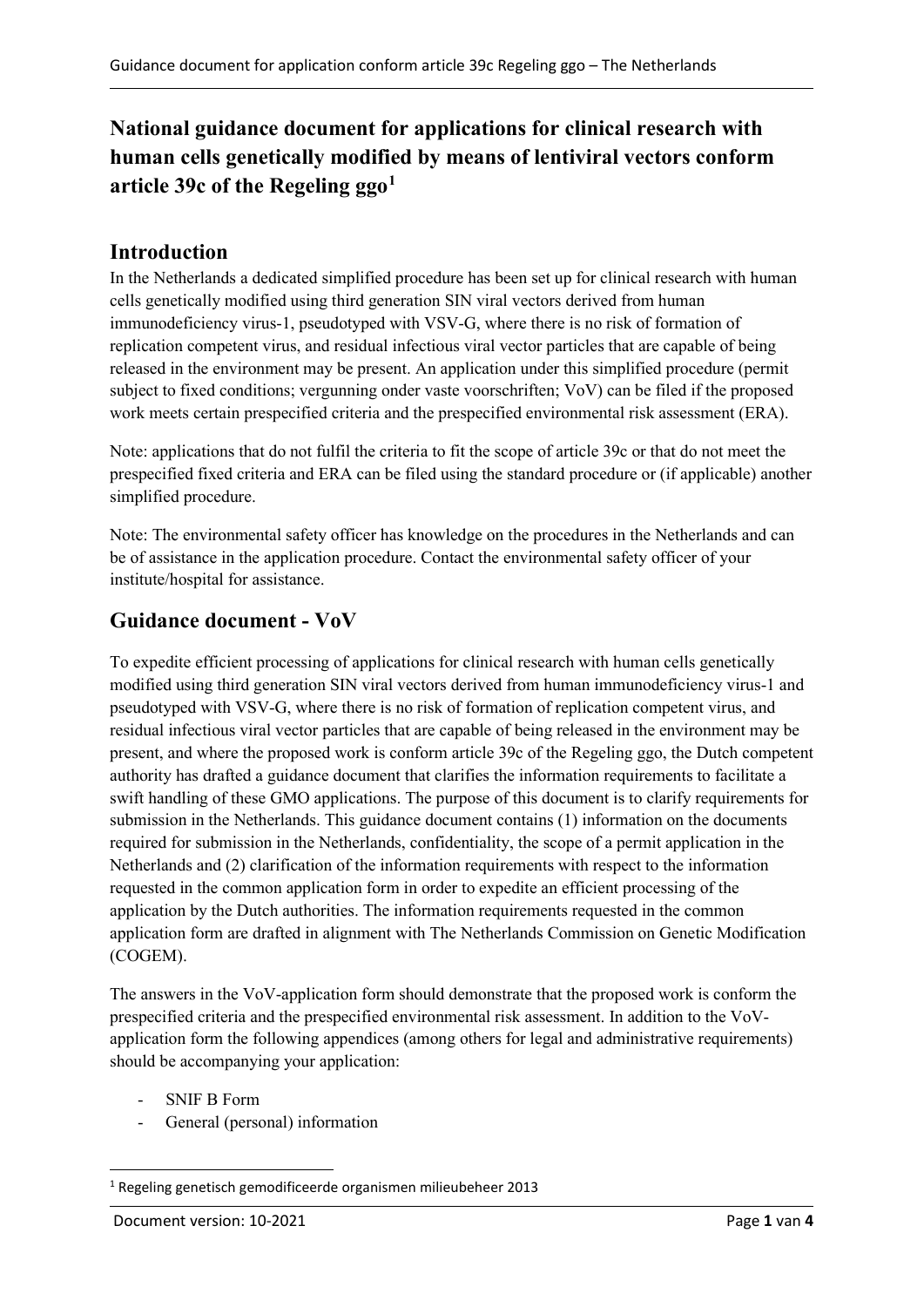To guarantee compliance with the General Data Protection Regulation (EC) 2016/679 (GDPR) data related to individuals, such as contact persons or environmental safety officers, need to be submitted in a form for general (personal) information which will be kept confidential.

# **Confidentiality**

The common application form requests the information needed for the Ministry of Infrastructure and Water Management (IenW) to grant the necessary permit. All information provided in this form and the accompanying documentation constitutes part of the decision to be made and for this reason is in principle publicly accessible; the information will also be accessible to the public during and after the procedure.

The applicant may ask for parts of the information provided to be kept confidential. In that case, the applicant must substantiate why the information is of a confidential nature as well as a convincing explanation that the lifting of confidentiality will adversely affect the applicant's competitive position. A publicly available summary of confidential information must be given, containing the information needed for a clear general understanding of the application and in order to assess whether the good practice document is applicable and to draft the permit. Confidential information must be included in a separate annex marked as 'confidential'.

Applicants are urged to limit the amount of confidential information. The information requirements are drafted as such that in most cases confidential information is not needed.

### **Scope of permit applications in the Netherlands**

An application does not need to be limited to a specific clinical protocol that the applicant wishes to perform. If there are no consequences for the risk analysis, the application can be drawn up with a wider scope, for instance as for a larger number of patients. If desired, the whole clinical development program can be covered by a single permit, where it is important that the activities of the full clinical development program that will be performed fall under the scope of the application and accompanying environmental risk assessment. Before submitting an application with a wider scope, you are advised to contact the GMO office for an informal discussion on the matter.

# **Specific guidance on the application form**

#### **SECTION 1 – ADMINISTRATIVE INFORMATION**

**Section 1.1 (Identification of the applicant).** Contains information about the legal entity (i.e. the hospital or site where the proposed work will be performed). Only fill in "Organisation Name" and "Address Details". All other fields should be left empty as this information is already part of the nonpublic annex "General (personal) information".

**Section 1.2 (Identification of the sponsor, to the extent that is different from the applicant).** Should be left empty as this information is not required for the national procedure in the Netherlands.

**Section 1.3.a (Information about the clinical trial - General information about the clinical trial).**  Do not fill in the name of the principal investigator.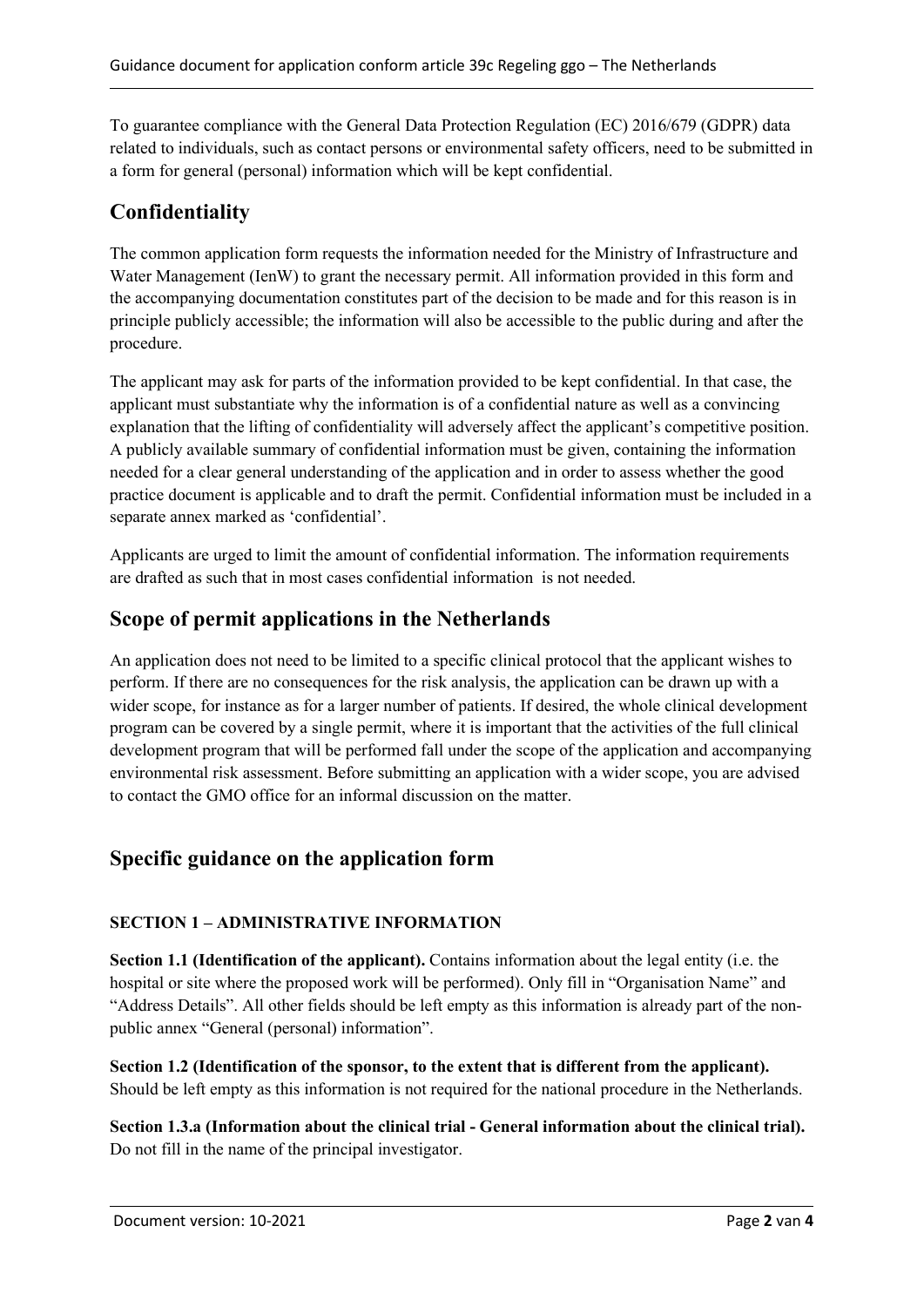**Section 1.3b (Information about the clinical trial – Intended location(s) of the study).** Only fill in "Organisation Name" and "Address Details" of the location(s) where the work will be performed under responsibility of the applicant. The other fields should not be filled in. Applicants should send separate submissions in case there are multiple sites concerned in the Netherlands (including clinical premises, laboratories in which activities with GMO's are carried out, locations of storage of the investigational medicinal product and location of storage and/or processing of samples from clinical trial subjects that contain GMOs).

**Section 1.3c (Information about the clinical trial – Logistics for transportation).** This section is already filled in conform the prespecified criteria that are a prerequisite for the simplified VoV procedure.

#### **SECTION 2 –INFORMATION RELATING TO THE INVESTIGATIONAL MEDICINAL PRODUCT**

**Section 2.1b (Characterisation of the finished investigational medicinal product – Absence of replication competent virus particles in the finished product).** In accordance with the COGEM advice CGM/190729-01, information regarding the performed RCL test need not to be supplied for third generation SIN lentiviral systems. Only data (plasmid maps or a description of the components present on the transfer plasmid, packaging plasmids and pseudotyping plasmids) must be supplied (see 2.2.b) demonstrating the use of a third generation SIN lentiviral system (see Article 2 of the Regeling ggo for definitions).

**Section 2.1c (Characterisation of the finished investigational medicinal product – Presence of residual infectious viral vector particles in the transduced cells).** Demonstrate that the amount of lentiviral particles present in the medical product does not exceed  $1*10^{12}$  lentiviral particles. This may be done on the basis of the maximum input of vector used to transduced the cells (e.g. when this is below  $1*10^{12}$  vector particles), or alternatively can be based on experimental data or theoretical assumptions.

In case experimental data is provided, a brief description of the test(s) used, including the detection limit, and the acceptance criteria, must be provided. Furthermore, is should be confirmed that the test is validated.

In case theoretical assumption(s) are used to substantiate that the maximum amount of vector particles in the medical product does not exceed  $1*10^{12}$  lentiviral particles the applicant should justify the parameters used in the theoretical argumentation.

**Section 2.2a (Molecular characterisation of the applied vectors – Map of the construct**). A description of the vector genome (LTRs and intermediate components) must be provided. The function and origin of the intermediate components must be described briefly. Example: *the vector genome consist of a chimeric 5'LTR (human cytomegalovirus promoter and HIV-1 5'LTR U5 and R regions), HIV-1 primer binding site, packaging signal (including a truncated gag), Rev responsive element and central polypurine tract, a promoter of human origin, an intron of mammalian origin, an anti-CD19 chimeric antigen receptor (consisting of anti CD19 binding domain, a hinge, a transmembrane and costimulatory domains) of mammalian origin, a woodchuck hepatitis virus posttranscriptional regulatory element, a HIV-1 SIN 3'LTR.* Followed by a brief description of the function of these components.